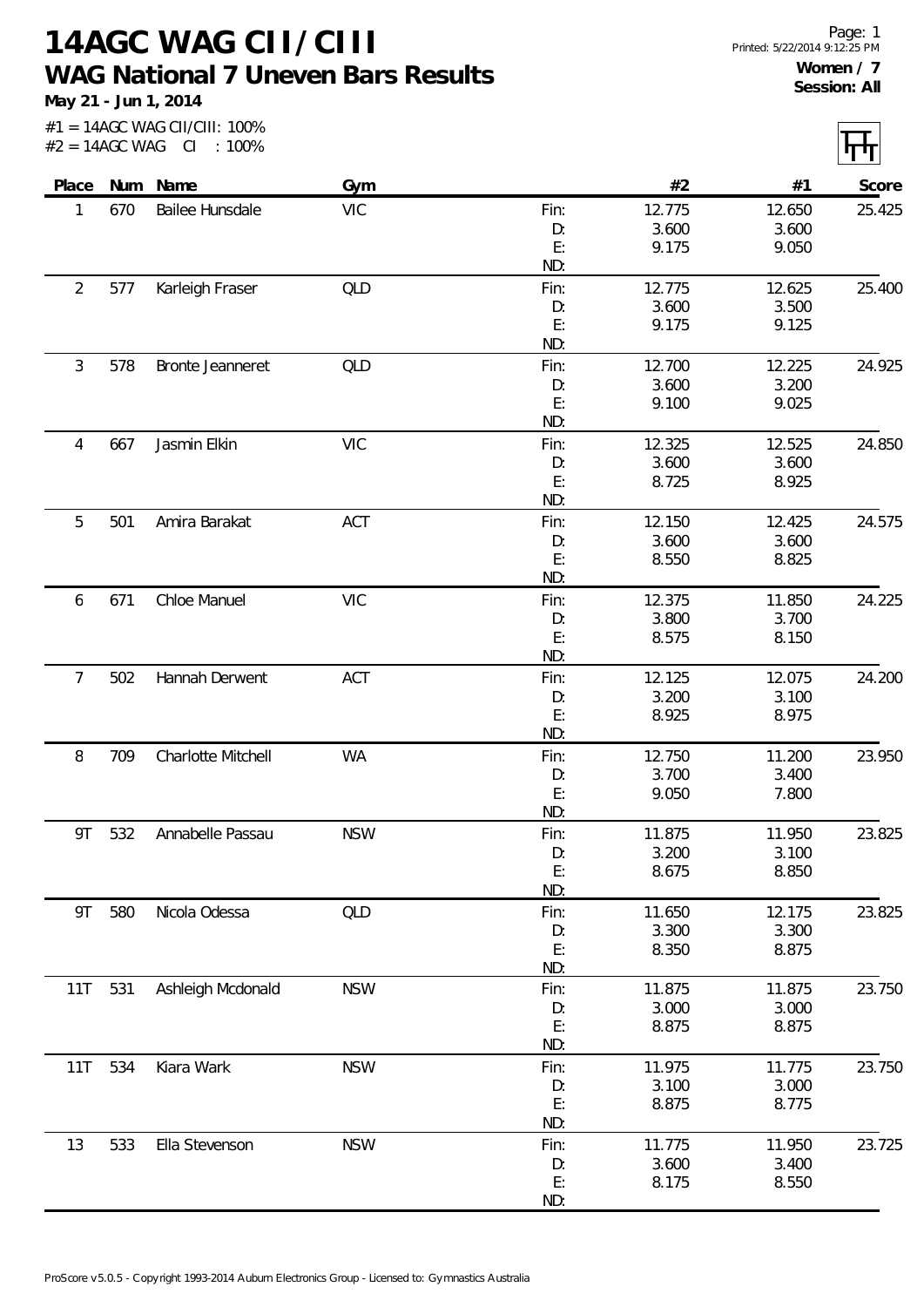**14AGC WAG CII/CIII WAG National 7 Uneven Bars Results**

**May 21 - Jun 1, 2014**

| $#2 = 14AGC$ WAG |     | #1 = 14AGC WAG CII/CIII: 100%<br>CI : 100% |            |           |        |        |        |
|------------------|-----|--------------------------------------------|------------|-----------|--------|--------|--------|
| Place            |     | Num Name                                   | Gym        |           | #2     | #1     | Score  |
| 14               | 581 | Samantha Watkin                            | QLD        | Fin:      | 11.200 | 12.475 | 23.675 |
|                  |     |                                            |            | D:        | 3.200  | 3.200  |        |
|                  |     |                                            |            | E:        | 8.000  | 9.275  |        |
|                  |     |                                            |            | ND:       |        |        |        |
| 15               | 582 | Emma Whitehead                             | QLD        | Fin:      | 11.150 | 12.425 | 23.575 |
|                  |     |                                            |            | D:        | 3.800  | 3.800  |        |
|                  |     |                                            |            | E:        | 7.350  | 8.625  |        |
|                  |     |                                            |            | ND:       |        |        |        |
| 16               | 503 | Amali Galappaththi                         | ACT        | Fin:      | 11.800 | 11.750 | 23.550 |
|                  |     |                                            |            | D:        | 3.200  | 3.000  |        |
|                  |     |                                            |            | E:        | 8.600  | 8.750  |        |
|                  |     |                                            |            | ND:       |        |        |        |
| 17               | 668 | Lauren Ezard                               | <b>VIC</b> | Fin:      | 11.700 | 11.775 | 23.475 |
|                  |     |                                            |            | D:        | 3.200  | 3.000  |        |
|                  |     |                                            |            | E:        | 8.500  | 8.775  |        |
|                  |     |                                            |            | ND:       |        |        |        |
| 18               | 711 | Kayla Nguyen                               | WA         | Fin:      | 11.825 | 11.500 | 23.325 |
|                  |     |                                            |            | D:        | 3.200  | 3.000  |        |
|                  |     |                                            |            | E:        | 8.625  | 8.500  |        |
|                  |     |                                            |            | ND:       |        |        |        |
| 19               | 579 | Tiarna Le Mura                             | QLD        | Fin:      | 11.600 | 11.625 | 23.225 |
|                  |     |                                            |            | D:        | 3.200  | 3.200  |        |
|                  |     |                                            |            | E:        | 8.400  | 8.425  |        |
|                  |     |                                            |            | ND:       |        |        |        |
| 20               | 708 | Sita Mann                                  | <b>WA</b>  | Fin:      | 11.625 | 11.550 | 23.175 |
|                  |     |                                            |            | D:        | 3.200  | 3.100  |        |
|                  |     |                                            |            | E:        | 8.425  | 8.450  |        |
|                  |     |                                            |            | ND:       |        |        |        |
| 21               | 608 | Eleanore Lindsay                           | SA         | Fin:      | 11.300 | 11.300 | 22.600 |
|                  |     |                                            |            | D:        | 3.500  | 3.300  |        |
|                  |     |                                            |            | E:        | 7.800  | 8.000  |        |
|                  |     |                                            |            | ND:       |        |        |        |
| 22               | 529 | Maddison Daley                             | <b>NSW</b> | Fin:      | 10.200 | 12.125 | 22.325 |
|                  |     |                                            |            | D:        | 3.800  | 3.900  |        |
|                  |     |                                            |            | E:        | 6.400  | 8.225  |        |
|                  |     |                                            |            | ND:       |        |        |        |
| 23               | 669 | Olivia Galea                               | <b>VIC</b> | Fin:      | 11.375 | 10.825 | 22.200 |
|                  |     |                                            |            | D:        | 3.500  | 3.500  |        |
|                  |     |                                            |            | E:        | 7.875  | 7.325  |        |
|                  |     |                                            |            | ND:       |        |        |        |
| 24               | 530 | <b>Brittany Dolphin</b>                    | <b>NSW</b> | Fin:      | 10.850 | 11.275 | 22.125 |
|                  |     |                                            |            | D:        | 3.200  | 3.000  |        |
|                  |     |                                            |            | E:        | 7.650  | 8.275  |        |
|                  |     |                                            |            | ND:       |        |        |        |
| 25               | 610 | <b>Emily Scutter</b>                       | SA         | Fin:      | 11.150 | 10.750 | 21.900 |
|                  |     |                                            |            | D:        | 3.300  | 2.500  |        |
|                  |     |                                            |            | E:<br>ND: | 7.850  | 8.250  |        |
|                  |     |                                            |            |           |        |        |        |
| 26               | 672 | Jessica Wise                               | <b>VIC</b> | Fin:      | 11.100 | 10.775 | 21.875 |
|                  |     |                                            |            | D:        | 3.100  | 2.400  |        |
|                  |     |                                            |            | E:<br>ND: | 8.000  | 8.375  |        |
|                  |     |                                            |            |           |        |        |        |